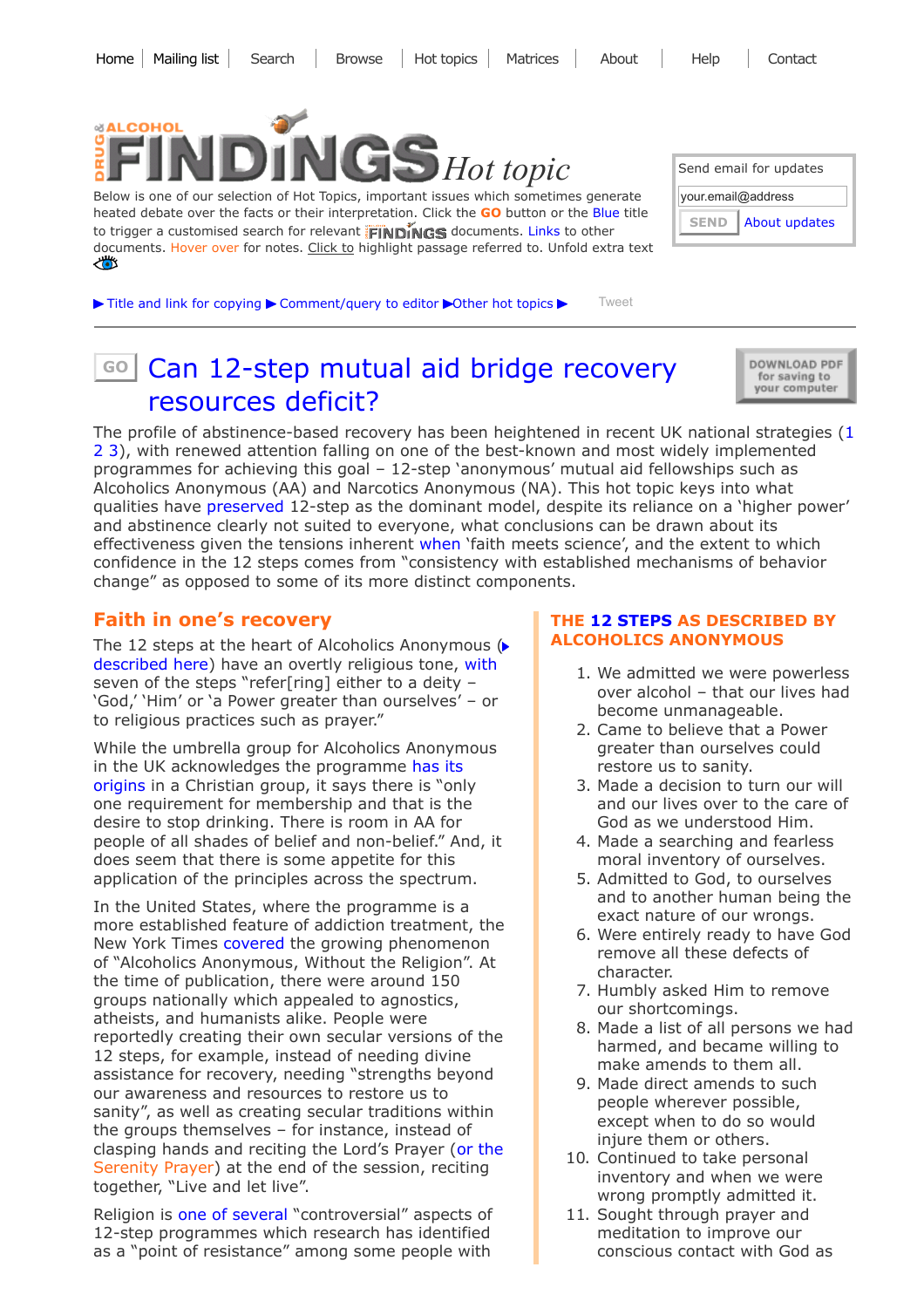drug and alcohol problems, while recognising that for some belief in an external higher power may be just what is needed to propel them towards change (for which see the [story](https://findings.org.uk/PHP/dl.php?file=cycle_change.hot&s=eb&sf=sfnos#planning) of Bill Wilson who went on to co-found Alcoholics Anonymous). However, religion being a potential point of resistance is not necessarily the same as it being a major obstacle to participation.

A US [survey](http://dx.doi.org/10.1081/JA-120025124) of outpatient treatment services between 2001 and 2002 found that barriers to 12 step participation were more often perceived to be

we understood Him, praying only for knowledge of His will for us and the power to carry that out.

12. Having had a spiritual awakening as the result of these steps, we tried to carry this message to alcoholics and to practice these principles in all our affairs.

motivation, readiness for change, and feeling the need for help, than religion or accepting powerlessness over addiction – though around half of both still agreed that "the religious aspect of 12-step groups is an obstacle for many" and that "the emphasis on powerlessness can be dangerous".

Whether similar findings would emerge in the UK is unclear. Certainly in one [study](http://dx.doi.org/10.1159/000050719), references to a 'higher power' and God seemed the least appreciated and most off-putting of the 12 steps, and more so among drinkers in treatment than drug users. In this study almost half the drinkers said the 12 steps would deter them from attending AA/NA meetings.

Comparing the importance of religion in the US and UK in 2003, a Gallup public opinion poll [found](http://news.gallup.com/poll/9016/worlds-apart-religion-canada-britain-us.aspx) that 60% in the US felt religion was very important (and 23% fairly important), but only 17% (and 30%) in Great Britain. More recently the proportion of the UK population [identified](https://www.theguardian.com/world/2017/sep/04/half-uk-population-has-no-religion-british-social-attitudes-survey) as having no religion in the British Social Attitudes survey reached 53% (up [from](https://www.theguardian.com/world/2016/may/23/no-religion-outnumber-christians-england-wales-study) 49% in 2014 and 46% in 2011), [outnumbering](https://www.theguardian.com/world/2017/may/13/uk-losing-faith-religion-young-reject-parents-beliefs) the 43% who defined themselves as Christian.

# What (else) defines the 12-step experience?

The key tenets of Alcoholics Anonymous are sometimes [referred](http://dx.doi.org/10.1016/S0740-5472(97)00191-8) to as the 'AA six pack': don't drink, go to meetings, ask for help, get a sponsor, join a group, and get active.

As well as these, which give the gist of of how the 12 steps are implemented at the individual level, are the '12 traditions', describing the operating principles of AA as an institution (reproduced in full below; unfold [supplementary](javascript:;) text  $\ddot{\ddot{\bullet}}$ ). [Endorsed](https://www.alcoholics-anonymous.org.uk/about-aa/AA-Traditions) at an international convention in 1950, the 12 traditions begin with a statement that exemplifies the importance of maintaining an identity of group 'fellowship' within AA:

"Our common welfare should come first; personal recovery depends upon AA unity."

- 1. Our common welfare should come first; personal recovery depends upon AA unity.
- 2. For our group purpose there is but one ultimate authority a loving God as He may express Himself in our group conscience. Our leaders are but trusted servants; they do not govern.
- 3. The only requirement for AA membership is a desire to stop drinking.
- 4. Each group should be autonomous except in matters affecting other groups or AA as a whole.
- 5. Each group has but one primary purpose to carry its message to the alcoholic who still suffers.
- 6. An AA group ought never endorse, finance or lend the AA name to any related facility or outside enterprise, lest problems of money, property and prestige divert us from our primary purpose.
- 7. Every AA group ought to be fully self-supporting, declining outside contributions.
- 8. Alcoholics Anonymous should remain forever nonprofessional, but our service centers may employ special workers.
- 9. AA, as such, ought never be organized; but we may create service boards or committees directly responsible to those they serve.
- 10. Alcoholics Anonymous has no opinion on outside issues; hence the AA name ought never be drawn into public controversy.
- 11. Our public relations policy is based on attraction rather than promotion; we need always maintain personal anonymity at the level of press, radio and films.
- 12. Anonymity is the spiritual foundation of all our traditions, ever reminding us to place principles before personalities.

Close [supplementary](javascript:;) text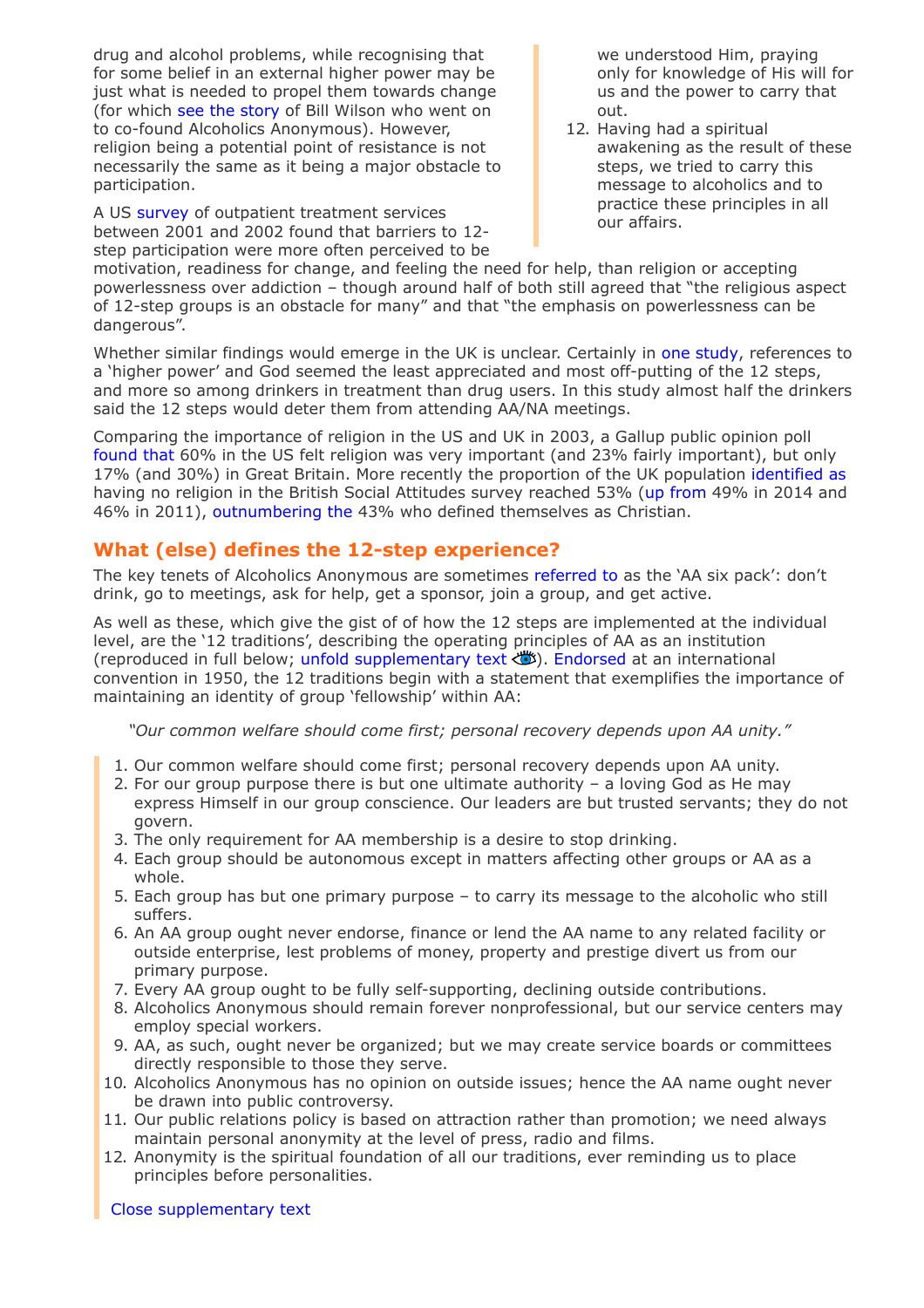This focus on the 'social', the 'collective', and 'mutual aid' is one of the defining features of 12 step programmes, not just because there is [evidence](http://dx.doi.org/10.1080/19371918.2013.774663) to suggest that it may be one of the key "mechanisms of action" in deriving positive outcomes from 12-step programmes, but because it characterises the process or experience of recovery from the perspective of members.

Speaking to members in the US to mark the 75th anniversary of AA in 2010, the BBC [addressed](http://www.bbc.co.uk/news/10280806) "What happens in an Alcoholics Anonymous meeting?" Dismissing the belief in a higher power as being just about religion, one member said: "The higher power is not just the god of your understanding, it is the people in the room," another that "It works because everything I attempted to do about drinking by myself never worked … By coming into AA I was able to get support to not drink – people who think exactly like me, that common bond."

In the UK, an academic case study [documented](http://dx.doi.org/10.1080/07347324.2017.1355204) the experience of a young adult participating in 12-step programmes, and what recovery looked like for him two, six, and 10 months down the line. Throughout this time, AA and NA were a strong feature of his social life; even when his frequent attendance at meetings started to decline, the programme still provided a key social network, with all of his friends members of the programme at the 10-month mark:

"I've got a lot of things you know like people in the Fellowship helped me to move so you know, I go out for a meal after the meeting every Tuesday with people from the Fellowship from AA, and I go out for coffee after the meeting tonight [at NA] … I do sort of participate in the social aspect of it."

Initially, 'James' attended NA and AA meetings four to five days a week, dropping down to three to four times a week at six months, and then hovering around four times a week at ten months (though mostly NA attendance at this point). Although in general there [can](http://dx.doi.org/10.1080/07347324.2017.1355204) be considerable variability in AA meeting attendance during early recovery, research finds that attendance tends to be higher during the early days of recovery, then decreasing in the following months to an estimated average of three meetings per week.

Long-term engagement with 12-step programmes is critical to AA [philosophy](http://dx.doi.org/10.1080/19371918.2013.774663) that "addiction [is] a disease that can be arrested but never eliminated". With regard to AA, this is embedded in the accepted [language](https://www.alcoholics-anonymous.org.uk/about-aa/newcomers/about-alcoholism) for talking about alcoholism and accepting the identity of alcoholic (ie, 'Once an alcoholic, always an alcoholic'), and eventually – if someone is willing to "face the problem honestly and try to do something about it" – the qualified identity of 'recovering alcoholic'.

"We understand now, that once a person has crossed the invisible line from heavy drinking to compulsive alcoholic drinking, they will always remain alcoholic. So far as we know, there can never be any turning back to 'normal' social drinking. 'Once an alcoholic – always an alcoholic' is a simple fact we have to live with."

In the above case study, James' understanding of recovery changed over time. To begin with he offered a description aligned with the AA story of recovery, but then went on to create his own story – one that was more positive and complemented his evolving worldview. From the authors perspective this illustrated that, although official AA literature can be quite prescriptive about what addiction and recovery mean, it is possible for people to construct their own interpretations and way of making sense creatively and meaningfully.

### Facilitating attendance

In respect to 12-step mutual aid, the main role of treatment services is to encourage and enable patients who want to and can benefit from this resource to access it, without undermining the independent mutual aid ethos.

However, [given](http://dx.doi.org/10.1080/19371918.2013.774663) the constraints faced by providers in non-speciality settings, including a lack of training on substance use disorders and few resources available for referring patients, many professionals in medical, mental health, and social service settings feel ill-equipped to adequately or fully address the issue, and resort to recommending readily available and free services such as 12-step self-help groups even when they are not convinced these programmes would be effective or that the client would go.

Potentially filtering down into client perceptions of the validity of the 12-step approach, interviews conducted with patients who had a diagnosis of alcohol dependence one year after entering community alcohol treatment services in three London boroughs [revealed](https://findings.org.uk/PHP/dl.php?file=Gilburt_H_1.txt&s=eb&sf=sfnos) that more than half had experienced 12-step groups such as AA, but some described being 'pushed' into them, and overall there was an impression that AA was "second class to 'treatment' or not part of the legitimate treatment services available".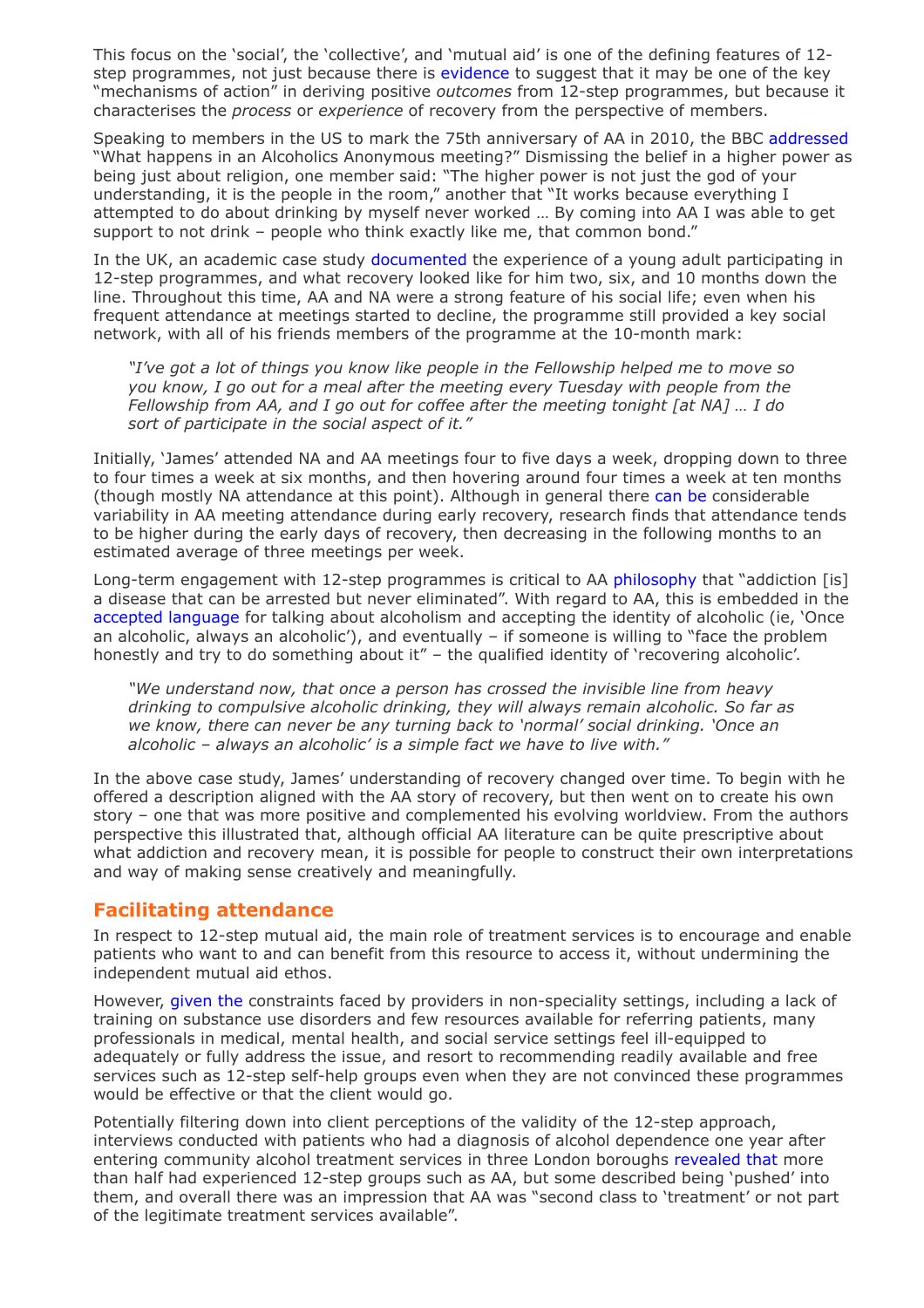Relevant to Britain is a [US study](https://findings.org.uk/PHP/dl.php?file=Litt_MD_6.txt&s=eb&sf=sfnos) which showed that 12-step philosophy can be de-emphasised during treatment, and the emphasis instead placed on encouraging patients to tap in to the social support offered by these groups – potentially important for people who find it hard to embrace this philosophy, but would benefit from repeated and extended contact with committed abstainers.

This is not the only study to have suggested that – if they prioritise this – treatment services can promote mutual aid attendance and thereby improve substance use outcomes for their patients. Perhaps the most [influential](https://findings.org.uk/PHP/dl.php?file=Timko_C_9.txt&s=eb&sf=sfnos) of these studies randomly allocated 345 US patients starting nonresidential treatment to standard or intensive referral to 12-step groups. Compared with patients who received standard referral, intensive-referral patients were more likely to attend and be involved with 12-step groups and improved more on alcohol and drug use outcomes over the follow-up year. This was, however, a demonstration of what can be done in relatively ideal circumstances unlikely to be duplicated outside the context of a research project.

These findings were broadly [replicated](https://findings.org.uk/PHP/dl.php?file=Manning_V_3.txt&s=eb&sf=sfnos) in a UK inpatient addiction unit, where 12-step groups are less well known and intensive referral may have the scope to be more effective than in the USA. However, the referral option tried was considerably less intensive than in the USA and did not involve arrangements for a 12-step group member to accompany the patient to their first meeting. Especially when delivered by someone who had themselves recovered from addiction via 12-step groups, the single session substantially encouraged post-treatment attendance, but only modestly and insignificantly increased the proportion of patients who sustained abstinence from their main problem substance. The contrast calls in to question the degree to which in the UK context post-treatment 12-step attendance 'artificially' elevated by special efforts during treatment generates abstinence. Instead the pattern of outcomes seems consistent with attendance being largely a sign of the patient's ability and determination to sustain abstinence rather than an active force in generating that ability and determination.

Gains in substance use reductions were also modest in [Norway](http://dx.doi.org/10.1111/add.12471) but they were statistically significant, roughly an extra four days of not using drugs and about the same for alcohol over the last 30 days of a six-month follow-up. This extra reduction was generated by an intervention to encourage 12-step group affiliation among patients completing inpatient detoxification, which had the intended effects of bolstering affiliation and (though not statistically significant) attendance after leaving the ward. However, total abstinence over the last 30 days of the followup did not differ and nor did the severity of drug or alcohol use problems.

Standing in the way of treatment services facilitating 12-step group attendance may be a conviction that this has to be left entirely to the choice of the patient. Around 2010 that attitude was [evident](https://findings.org.uk/PHP/dl.php?file=NEPHO_1.cab&s=eb&sf=sfnos) in responses to problem-drinking offenders in north-east England. In most areas criminal justice agencies were not directly linked to self-help groups, and though information on Alcoholics Anonymous was available in most probation services, direct referrals were not made because it was felt offenders should attend "of their own volition".

# Methodological catch-22s impede unbiased evaluation

Nearly all the research on 12-step groups and allied treatments comes from the USA, but the US record – where the 12 steps are deeply engrained and widely accepted – is not necessarily a guide to their impact in societies like Britain.

For example, from the huge US Project MATCH alcohol treatment trial came the [seemingly](https://findings.org.uk/PHP/dl.php?file=Ashton_M_35.pdf&s=eb&sf=sfnos) puzzling finding that 12-step therapists had been no more directive than therapists who implemented a motivational approach. Presumably as a result, these therapies unexpectedly had similar impacts on angry patients who react against direction. How could it be that practitioners of a codified set of steps – with prescribed beliefs about addiction, prescribed activities and prescribed ways to recover – were no more likely to lead, teach and instruct their clients than practitioners of a method designed above all

*The US record, where the 12 steps are deeply engrained and widely accepted, is not necessarily a guide to their impact in societies like Britain*

to avoid being explicitly directive? Possibly the answer is that in the US context, and in particular with these patients, 12-step based therapy was 'second nature': there would be little need to direct and teach.

Another difficulty is that the classic randomised trial format fits mutual aid badly. Most fundamentally, participating in mutual aid groups is something someone *does*, not something done to them which can be expected to work regardless of whether they chose that route to recovery or embraced it once experienced. At a deep level that [may](http://www.apa.org/books/431725A.html) also be true of psychosocial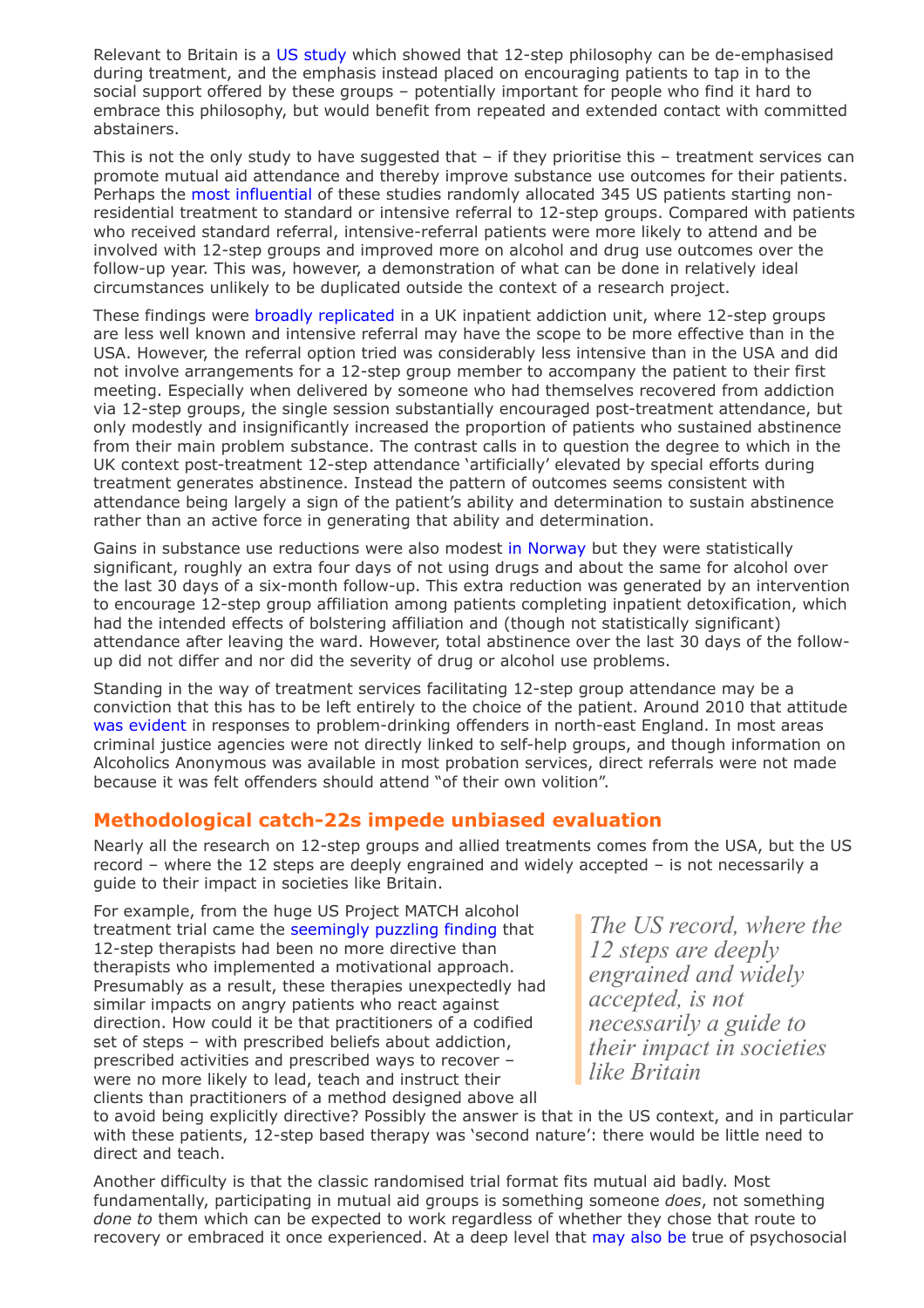therapies in general, but with mutual aid it is the explicit essence. Researchers can randomly select people to be coerced by courts or employers to attend mutual aid groups, but cannot make them actively contribute to their own recovery and that of the other attendees, or make other attendees accept and interact productively with those forced to attend. And unlike 'gated' professional services, it is impossible to deny someone access to a free and open-access mutual aid network, and people prepared to deny themselves by random allocation are not necessarily typical dependent drinkers or drugtakers. But without randomisation, results are vulnerable to the possibility that people who choose to participate in mutual aid groups do better than those who choose not to just because they are keener to achieve abstinence, rather than due to any impact of the groups – so-called 'self-selection' bias.

Reviewing literature on AA's effectiveness in its totality, and organising the studies according to six key criteria for establishing cause and effect, one [paper](https://findings.org.uk/PHP/10.1080/10550880902772464) aimed to help readers judge for themselves whether the Cochrane Review was, on balance, correct in concluding that there is no experimental evidence of AA's effectiveness:

- 1. Strength of association: rates of abstinence were approximately twice as high among those who attended AA.
- 2. 'Dose-response' relationship: higher levels of attendance were related to higher rates of abstinence.
- 3. Consistency of association: found across different samples and follow-up periods.
- 4. Demonstrating the effect followed the influence: prior AA attendance was predictive of subsequent abstinence.
- 5. Specific effects: evidence weakest when held to the standard of ruling out other explanations for abstinence.
- 6. Plausibility: the 'active ingredients' predicted by theories of behavioural change were evident at AA meetings and through the AA steps and fellowship.

Only two studies provided strong proof of a specific effect from AA or '12-step facilitation' (which introduces clients to the 12-step philosophy and support system), but this may have been due not to AA, but to the treatment programme which promoted attendance at AA groups: the outpatient arm of Project MATCH (with effects at one and three years) [\(1](http://dx.doi.org/10.15288/jsa.1997.58.7) [2\)](http://dx.doi.org/10.1111/j.1530-0277.1998.tb03912.x); and the intensivereferral condition in another [trial](https://findings.org.uk/PHP/dl.php?file=Timko_C_9.txt&s=eb&sf=sfnos) (with effects for abstinence at six months and one year).

### Reviews inconclusive

A [review](https://findings.org.uk/PHP/dl.php?file=nug_4_11.pdf&s=eb&sf=sfnos) published in 1999 synthesised the results of trials comparing AA groups against other approaches or no treatment at all. Finding just three randomised trials – in general the 'gold standard' research method, but in this case all involving coerced attendees – among its collection of studies, the results suggested that people forced to attend AA do no better and possibly worse than when coerced instead into professionally run treatments or left to sort out their own ways of overcoming their problems. In contrast, the non-randomised studies in which (with one partial exception) alcohol clients chose whether or not to attend AA meetings recorded statistically significant advantages over other treatments. This pattern of results suggests that AA looks better in some studies because those who attend are more motivated, and that people coerced into attending AA meetings might do worse than those coerced into other treatments, perhaps because existing members resent their presence and are under no professional or occupational obligation to try to engage the newcomers and promote their recovery from their drinking problems. However, the three randomised trials were deeply flawed as assessments of AA as usually accessed and attended, and in two of the trials methodological features meant they were poor indicators of relative impacts on drinking.

These two trials were omitted from a later [review](http://dx.doi.org/10.1002/14651858.CD005032.pub2) conducted under the rigorous Cochrane procedures, which included studies not only of patients allocated directly to 12-step groups, but to interventions to promote attendance at and affiliation to these groups. It found no convincing evidence that AA-based approaches were superior to other approaches at controlling drinking, and recommended that people considering attending 12-step groups should be made aware of the lack of rigorous evidence on their effectiveness. But with just eight trials to go on, often trialling very different approaches with different comparators, evidence was lacking rather than conclusive. Due to "a flurry of additional empirical investigations" since the 2006 review, the need for an update was identified and expounded upon in a 2017 [protocol](http://dx.doi.org/10.1002/14651858.CD012880).

If AA does work, it is likely that it does so not primarily because of features which distinguish it from other approaches, but because of what it shares with those approaches. A [review](http://dx.doi.org/10.1080/16066350902770458) of how Alcoholics Anonymous works highlighted these shared mechanisms including heightening confidence that one can resist drinking, bolstering motivation for abstinence and commitment to recovery, developing coping strategies such as avoiding high-risk situations, and strengthening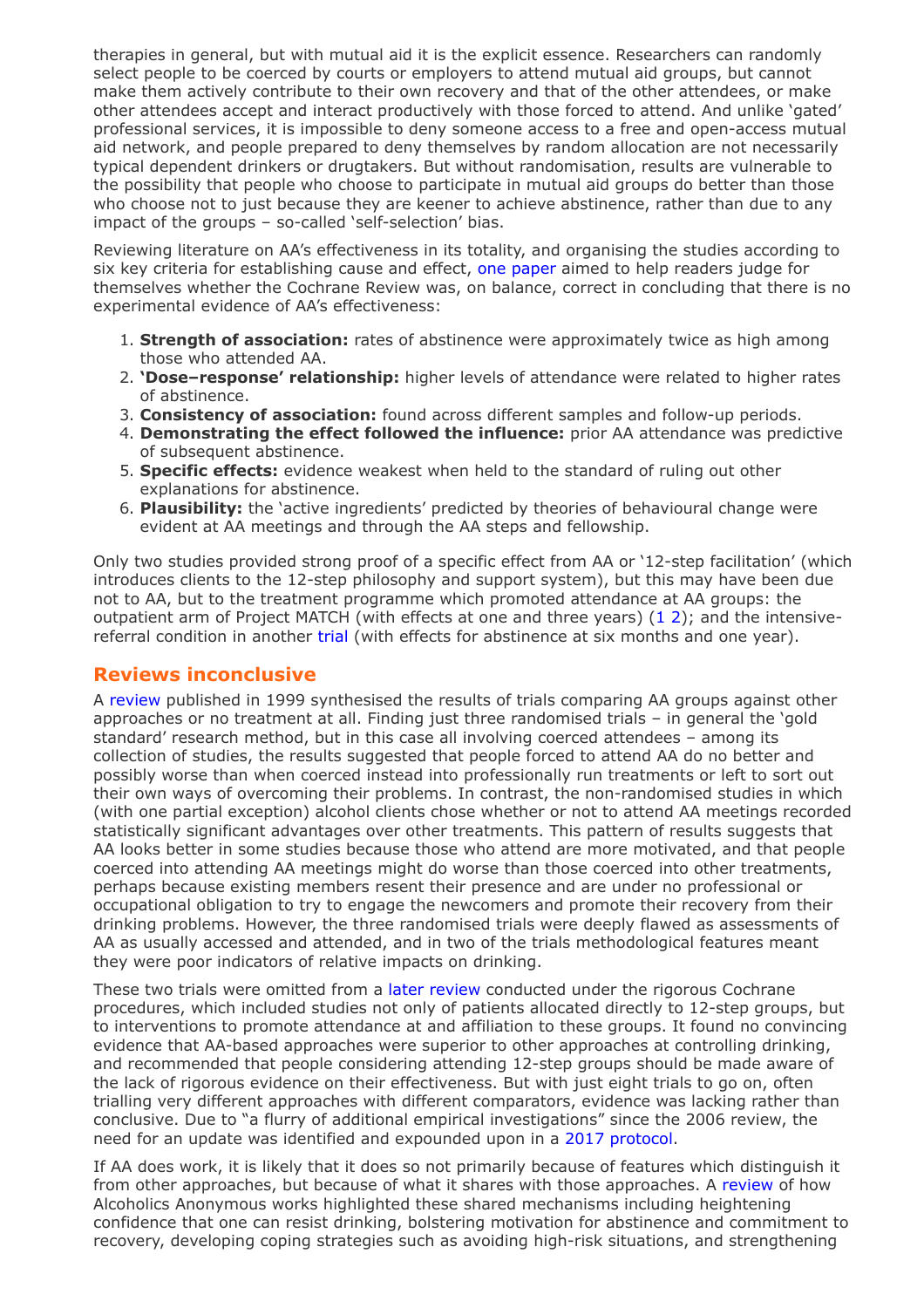social support. Particular importance was placed on "perhaps its most potent influence" – social group dynamics in the AA meeting, the broader 'fellowship', and social support. In contrast to these generic mechanisms found in other approaches, there was less support for spirituality, adherence to AA beliefs and philosophy, or following recommended AA practices.

The social "mechanisms of action" work by [contributing](http://dx.doi.org/10.1080/19371918.2013.774663) to a *shift* in one's social network, with a reduction in the number of individuals who support drinking and an increase in those who support abstinence. This is accompanied by a decrease in exposure to drinking-related activities (and cues that induce craving), as well as an increase in non-drinking activities, belief that abstinence is achievable, and rewarding social relationships.

### Accounting for self-selection bias

Given the limitations of direct randomisation, the ideal is to mimic randomisation by natural means – for example, to compare outcomes for drinkers who differ in their AA attendance because meetings are more or less available to them or for other extraneous reasons unrelated to drinking, not because they are more or less motivated and able to overcome their drinking problems. Three US studies have used statistical techniques called an 'instrumental variable' analysis to simulate this situation.

The [first](http://dx.doi.org/10.15288/jsa.1998.59.690) capitalised on the relative availability of AA meetings to patients encouraged to attend following 12-step based inpatient treatment. Standard analysis found a significant positive effect of attending the meetings. Even after adjusting for other factors, patients who went on to attend AA in the three months after leaving the detoxification centre were almost four more likely to have remained abstinent. Though it remained, at 1.7 times more likely to be abstinent the effect was halved and became statistically insignificant when adjusted for self-selection. The adjustment relied on the fact that most of the sample were not in a position to drive themselves to meetings and a minority did not live in a town with an AA group. Both factors affected whether patients attended the groups but were presumed to have no direct impact on abstinence – the only effect they could have, it was thought, was via influencing attendance. Unfortunately this assumption was not tested by examining the data, and it is not hard to think of ways both factors could be related to drinking – for example, via car owners having greater economic resources and more to lose from not sustaining abstinence, and via towns with AA groups having a different drinking culture to those without. The study also found no extra abstinence due to attending more meetings, bolstering the impression that attending AA groups had little effect.

A [second](http://dx.doi.org/10.1016/S0149-7189(96)00028-6) study, which also used the instrumental variable methodology, instead recruited previously untreated alcohol clients who had contacted the alcoholism treatment system via an information and referral centre or detoxification centre. Instead of abstinence as an outcome, it averaged the severity of drinking in each of the last six months of a one-year follow-up period, and related this to AA attendance in the previous six months. Drinkers selected for the analysis were those who (apart from detoxification) did not go on to start professional treatment, many of whom nevertheless attended AA groups. In this study the factors relied on to sift AA's impacts from those of self-selection were how serious a problem the participant considered their drinking, a tendency to cope with problems by seeking information/advice, and the participant's sex. As hoped, all three were related to whether the participant attended AA meetings, but not to the severity of their drinking as assessed at the one-year follow-up. In other words, they only affected drinking in so far as they promoted AA attendance. In contrast to the study described above, it found that using these factors to eliminate bias due to self-selection into AA *doubled* the strength of its association with reduced severity of drinking. In the first study, self-selection bias had worked in favour of AA, possibly because promising clients most engaged with the 12 step inpatient programme continued to access 12-step support on leaving. When this second study investigated an untreated sample, the reverse was the case. Perhaps appreciating their difficulties, patients least likely to be able to avoid drinking chose AA rather than attempting to go it alone without treatment and without the support of a mutual aid group.

The third and most [recent](https://findings.org.uk/PHP/dl.php?file=Humphreys_K_28.txt&s=eb&sf=sfnos) analysis was able to capitalise on studies which had randomly allocated patients not to AA meetings, but to treatment interventions which did versus did not systematically promote AA attendance. The thinking was that extra attendance promoted in this way could not be due to the greater motivation or resources of the patients, so would offer an unbiased estimate of the impact of AA attendance on abstinence. As in the first study, when AA followed inpatient treatment, attendance made no extra contribution to abstinence. But across the remaining studies the results implied that going to an additional two AA meetings each week would be associated with an additional 3.3 days of abstinence per month. Though in some ways an advance on previous estimates, it seems possible that the presumed impact of attending more meetings was in fact a gradient reflecting how well patients responded to the AA-